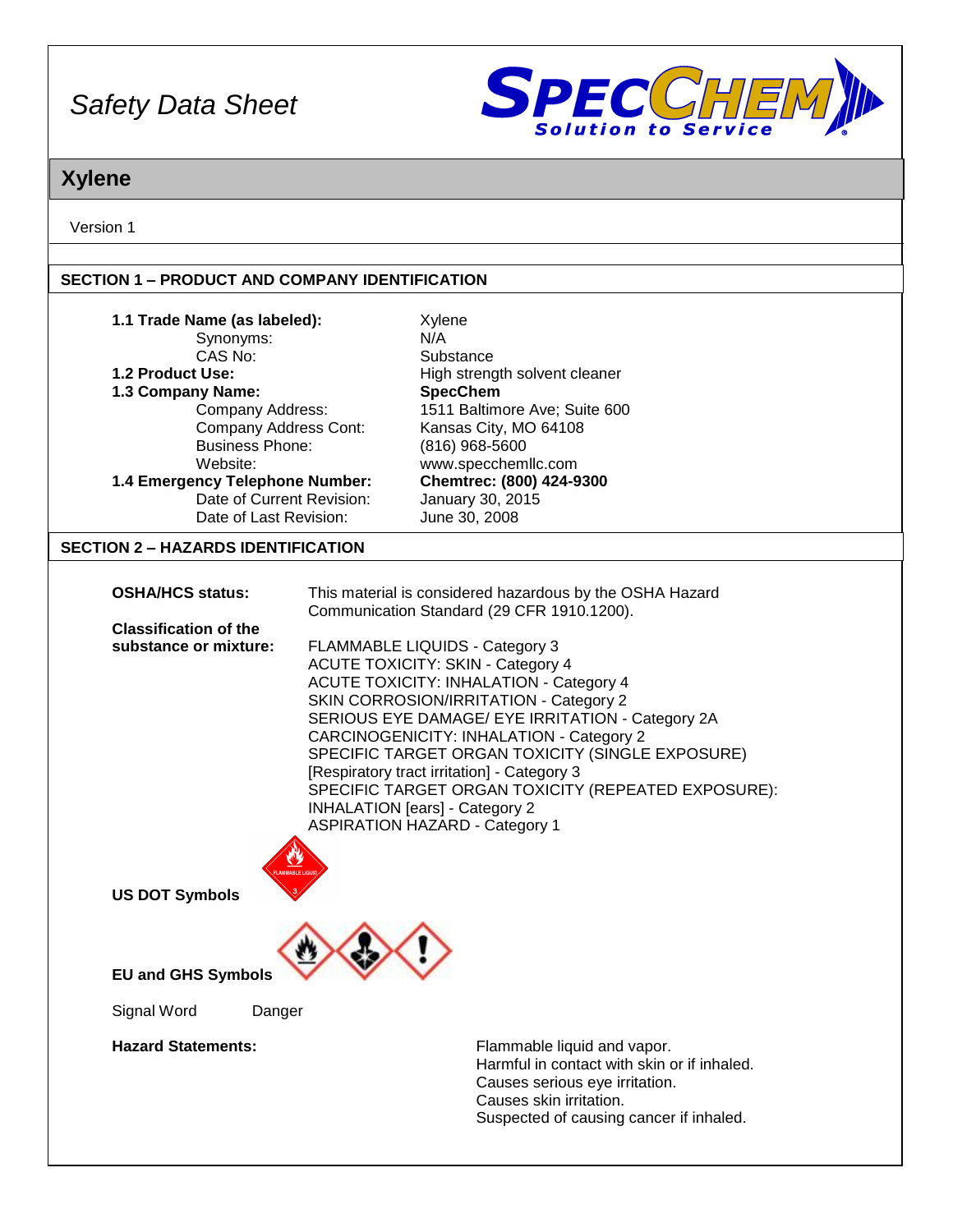

# **Xylene**

| Version 1                                                   |                                                                                                                                                                                                                                                                                                                                                                                                                                                                                                                                                                                                                                                                                                                                                                                                                                |  |
|-------------------------------------------------------------|--------------------------------------------------------------------------------------------------------------------------------------------------------------------------------------------------------------------------------------------------------------------------------------------------------------------------------------------------------------------------------------------------------------------------------------------------------------------------------------------------------------------------------------------------------------------------------------------------------------------------------------------------------------------------------------------------------------------------------------------------------------------------------------------------------------------------------|--|
|                                                             | May be fatal if swallowed and enters airways.<br>May cause respiratory irritation.<br>May cause damage to organs through<br>prolonged or repeated exposure if inhaled.                                                                                                                                                                                                                                                                                                                                                                                                                                                                                                                                                                                                                                                         |  |
| <b>Precautionary Statements:</b>                            | (ears)<br>Obtain special instructions before use. Do not<br>handle until all safety precautions have been<br>read and understood. Use personal protective<br>equipment as required. Wear protective gloves.<br>Wear eye or face protection. Wear protective<br>clothing. Keep away from heat, sparks, open<br>flames and hot surfaces. - No smoking. Use<br>explosion-proof electrical, ventilating, lighting<br>and all material-handling equipment. Use only                                                                                                                                                                                                                                                                                                                                                                 |  |
| <b>Response Statements:</b>                                 | nonsparking tools. Take precautionary<br>measures against static discharge. Keep<br>container tightly closed. Use only outdoors or in<br>a well-ventilated area. Do not breathe vapor.<br>Wash hands thoroughly after handling.<br>Get medical attention if you feel unwell. IF                                                                                                                                                                                                                                                                                                                                                                                                                                                                                                                                                |  |
|                                                             | exposed or concerned: Get medical<br>attention. IF INHALED: Remove victim to fresh<br>air and keep at rest in a position<br>comfortable for breathing. Call a POISON<br>CENTER or physician if you feel unwell. IF<br>SWALLOWED: Immediately call a POISON<br>CENTER or physician. Do NOT induce<br>vomiting. IF ON SKIN (or hair): Take off<br>immediately all contaminated clothing. Rinse<br>skin with water or shower. IF ON SKIN: Wash<br>with plenty of soap and water. Call a<br>POISON CENTER or physician if you feel<br>unwell. Take off contaminated clothing. If<br>skin irritation occurs: Get medical attention. IF<br>IN EYES: Rinse cautiously with water<br>for several minutes. Remove contact lenses, if<br>present and easy to do. Continue rinsing.<br>If eye irritation persists: Get medical attention. |  |
| <b>Storage Statements:</b>                                  | Store locked up. Store in a well-ventilated<br>place. Keep cool.                                                                                                                                                                                                                                                                                                                                                                                                                                                                                                                                                                                                                                                                                                                                                               |  |
| <b>Disposal Statements:</b>                                 | Dispose of contents and container in<br>accordance with all local, regional, national and<br>international regulations.                                                                                                                                                                                                                                                                                                                                                                                                                                                                                                                                                                                                                                                                                                        |  |
| <b>SECTION 3 - COMPOSITION / INFORMATION ON INGREDIENTS</b> |                                                                                                                                                                                                                                                                                                                                                                                                                                                                                                                                                                                                                                                                                                                                                                                                                                |  |
| <b>Hazardous Ingredients</b>                                | CAS No.<br>WT%                                                                                                                                                                                                                                                                                                                                                                                                                                                                                                                                                                                                                                                                                                                                                                                                                 |  |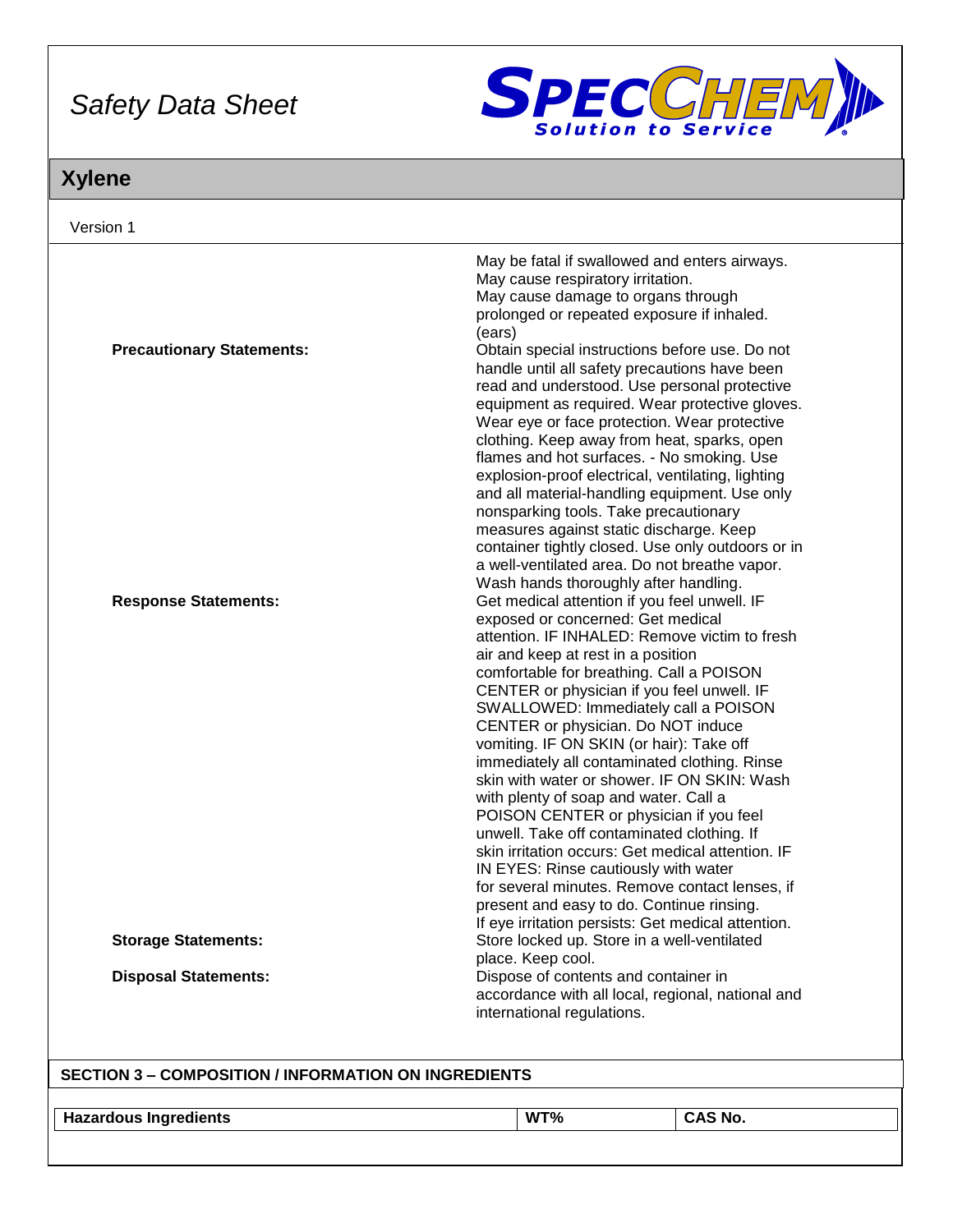

## **Xylene**

| Version 1 |  |
|-----------|--|
|-----------|--|

| Xylenes, mixed isomers | 60-100    | 1330-20-7 |
|------------------------|-----------|-----------|
| Ethylbenzene           | 10-30     | 100-41-4  |
| Cumene                 | $0.1 - 1$ | 98-82-8   |

Any concentration shown as a range is to protect confidentiality or is due to process variation. **Occupational exposure limits, if available, are listed in Section 8.**

### **SECTION 4 – FIRST AID MEASURES**

#### **4.1 Description of First Aid Measures:**

| <b>Eye Contact:</b>                    | Immediately flush eyes with plenty of water, occasionally lifting the upper   |  |
|----------------------------------------|-------------------------------------------------------------------------------|--|
|                                        | and lower eyelids. Check for and remove any contact lenses. Continue          |  |
|                                        | to rinse for at least 10 minutes. Get medical attention.                      |  |
| <b>Skin Contact:</b>                   | Wash with plenty of soap and water. Remove contaminated clothing and          |  |
|                                        | shoes. Wash contaminated clothing thoroughly with water before                |  |
|                                        | removing it, or wear gloves. Continue to rinse for at least 10 minutes.       |  |
|                                        | Get medical attention. If necessary, call a poison center or physician.       |  |
|                                        | Wash clothing before reuse. Clean shoes thoroughly before reuse.              |  |
| Inhalation:                            | Remove victim to fresh air and keep at rest in a position comfortable for     |  |
|                                        | breathing. If it is suspected that gas or vapor is still present, the rescuer |  |
|                                        | should wear an appropriate mask or self-contained breathing apparatus.        |  |
|                                        | If not breathing, if breathing is irregular or if respiratory arrest occurs,  |  |
|                                        | provide artificial respiration or oxygen by trained personnel. It may be      |  |
|                                        | dangerous to the person providing aid to give mouth-to-mouth                  |  |
|                                        | resuscitation. Get medical attention. If necessary, call a poison center or   |  |
|                                        | physician. If unconscious, place in recovery position and get medical         |  |
|                                        | attention immediately. Maintain an open airway. Loosen tight clothing         |  |
|                                        | such as a collar, tie, belt or waistband.                                     |  |
| Ingestion:                             | Get medical attention immediately. Call a poison center or physician.         |  |
|                                        | Wash out mouth with water. Remove dentures if any. Remove victim to           |  |
|                                        | fresh air and keep at rest in a position comfortable for breathing.           |  |
|                                        | Aspiration hazard if swallowed. Can enter lungs and cause damage. Do          |  |
|                                        | not induce vomiting. If vomiting occurs, the head should be kept low so       |  |
|                                        | that vomit does not enter the lungs. Never give anything by mouth to an       |  |
|                                        | unconscious person. If unconscious, place in recovery position and get        |  |
|                                        | medical attention immediately. Maintain an open airway. Loosen tight          |  |
|                                        | clothing such as a collar, tie, belt or waistband.                            |  |
| Most important symptoms/effects, acute |                                                                               |  |
| <b>Potential acute health effects</b>  |                                                                               |  |
| Eye contact:                           | Causes serious eye irritation                                                 |  |
| Inhalation:                            | Harmful if inhaled. May cause respiratory irritation.                         |  |
| Skin contact:                          | Harmful in contact with skin. Causes skin irritation.                         |  |
| Ingestion:                             | May be fatal if swallowed and enters airways. Irritating to mouth, throat     |  |
|                                        | and stomach.                                                                  |  |
|                                        |                                                                               |  |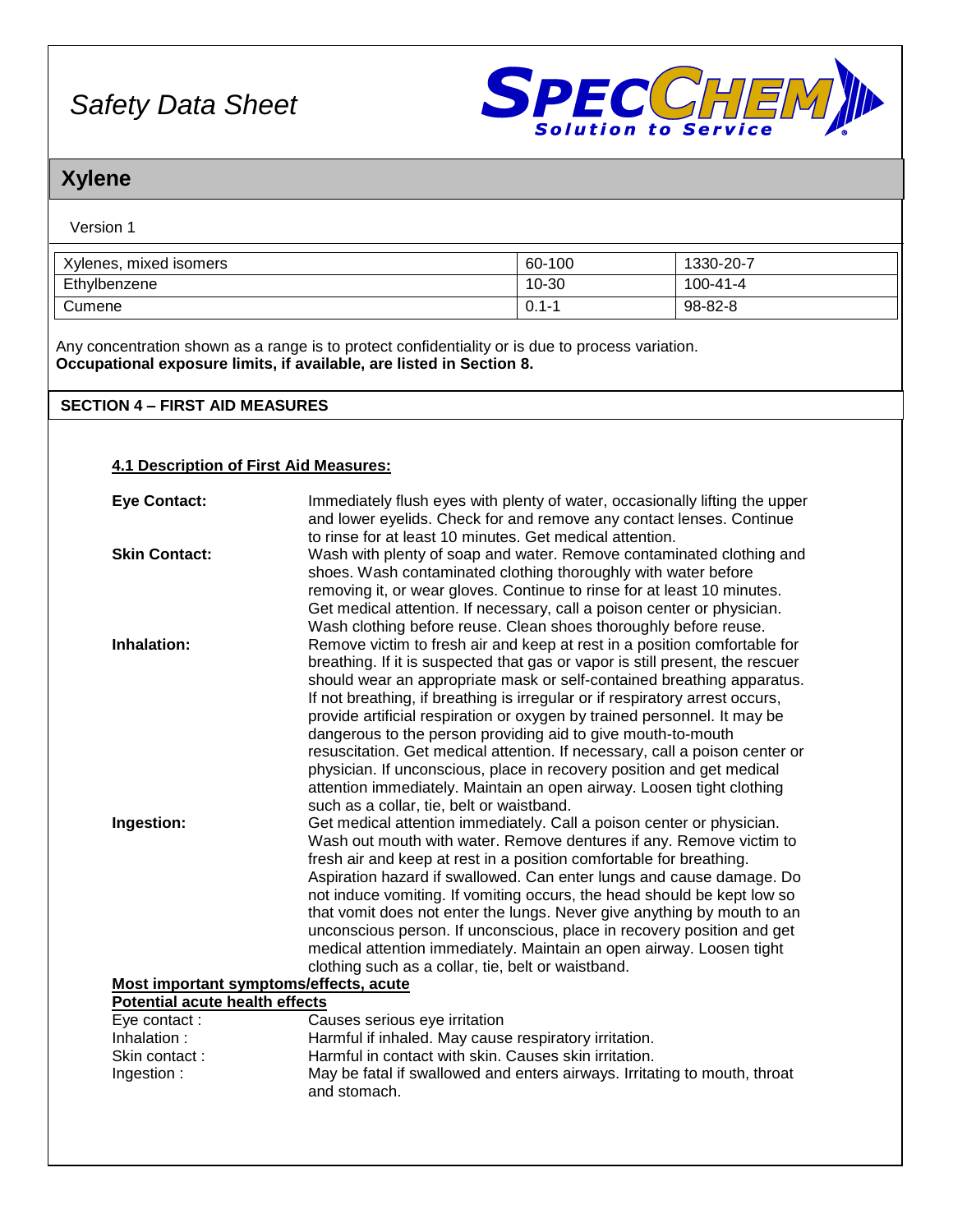

# **Xylene**

| Version 1                                                                     |                                                                                                                                                                                                                                                                                                                                                                                                                                                                                                                                                                                                                                                                                                                                                                                                                                            |  |
|-------------------------------------------------------------------------------|--------------------------------------------------------------------------------------------------------------------------------------------------------------------------------------------------------------------------------------------------------------------------------------------------------------------------------------------------------------------------------------------------------------------------------------------------------------------------------------------------------------------------------------------------------------------------------------------------------------------------------------------------------------------------------------------------------------------------------------------------------------------------------------------------------------------------------------------|--|
| Over-exposure signs/symptons                                                  |                                                                                                                                                                                                                                                                                                                                                                                                                                                                                                                                                                                                                                                                                                                                                                                                                                            |  |
| Eye contact:                                                                  | Adverse symptoms may include the following:<br>pain or irritation<br>watering<br>redness                                                                                                                                                                                                                                                                                                                                                                                                                                                                                                                                                                                                                                                                                                                                                   |  |
| Inhalation:                                                                   | Adverse symptoms may include the following:<br>respiratory tract irritation<br>coughing                                                                                                                                                                                                                                                                                                                                                                                                                                                                                                                                                                                                                                                                                                                                                    |  |
| Skin contact:                                                                 | Adverse symptoms may include the following:<br>irritation<br>redness                                                                                                                                                                                                                                                                                                                                                                                                                                                                                                                                                                                                                                                                                                                                                                       |  |
| Ingestion:                                                                    | Adverse symptoms may include the following:<br>nausea or vomiting                                                                                                                                                                                                                                                                                                                                                                                                                                                                                                                                                                                                                                                                                                                                                                          |  |
|                                                                               | Indication of immediate medical attention and special treatment needed, if necessary:                                                                                                                                                                                                                                                                                                                                                                                                                                                                                                                                                                                                                                                                                                                                                      |  |
| Notes to physician :<br>Specific treatments :<br>Protection of first-aiders : | If ingested, this material presents a significant aspiration and chemical<br>pneumonitis hazard. Induction of emesis is not recommended. Consider<br>activated charcoal and/or gastric lavage. If patient is obtunded, protect<br>the airway by cuffed endotracheal intubation or by placement of the<br>body in a Trendelenburg and left lateral decubitus position.<br>Treat symptomatically and supportively.<br>No action shall be taken involving any personal risk or without suitable<br>training. If it is suspected that gas or vapor is still present, the rescuer<br>should wear an appropriate mask or self-contained breathing apparatus.<br>It may be dangerous to the person providing aid to give mouth-to-mouth<br>resuscitation. Wash contaminated clothing thoroughly with water before<br>removing it, or wear gloves. |  |
| <b>SECTION 5 - FIRE FIGHTING MEASURES</b>                                     |                                                                                                                                                                                                                                                                                                                                                                                                                                                                                                                                                                                                                                                                                                                                                                                                                                            |  |
| <b>Specific hazards arising</b><br>from the chemical:                         | Flammable liquid and vapor. In a fire or if heated, a pressure increase<br>will occur and the container may burst, with the risk of a subsequent<br>explosion. The vapor/gas is heavier than air and will spread along the<br>ground. Vapors may accumulate in low or confined areas or travel a<br>considerable distance to a source of ignition and flash back. Runoff to                                                                                                                                                                                                                                                                                                                                                                                                                                                                |  |

|                                                                                                       | any waterway, sewer or drain.                                                 |
|-------------------------------------------------------------------------------------------------------|-------------------------------------------------------------------------------|
| <b>Extinguishing media:</b><br>Suitable extinguishing<br>Media:<br>Unsuitable extinguishing<br>Media: | Use dry chemical, $CO2$ , water spray (fog) or foam.<br>Do not use water jet. |

sewer may create fire or explosion hazard. Fire water contaminated with this material must be contained and prevented from being discharged to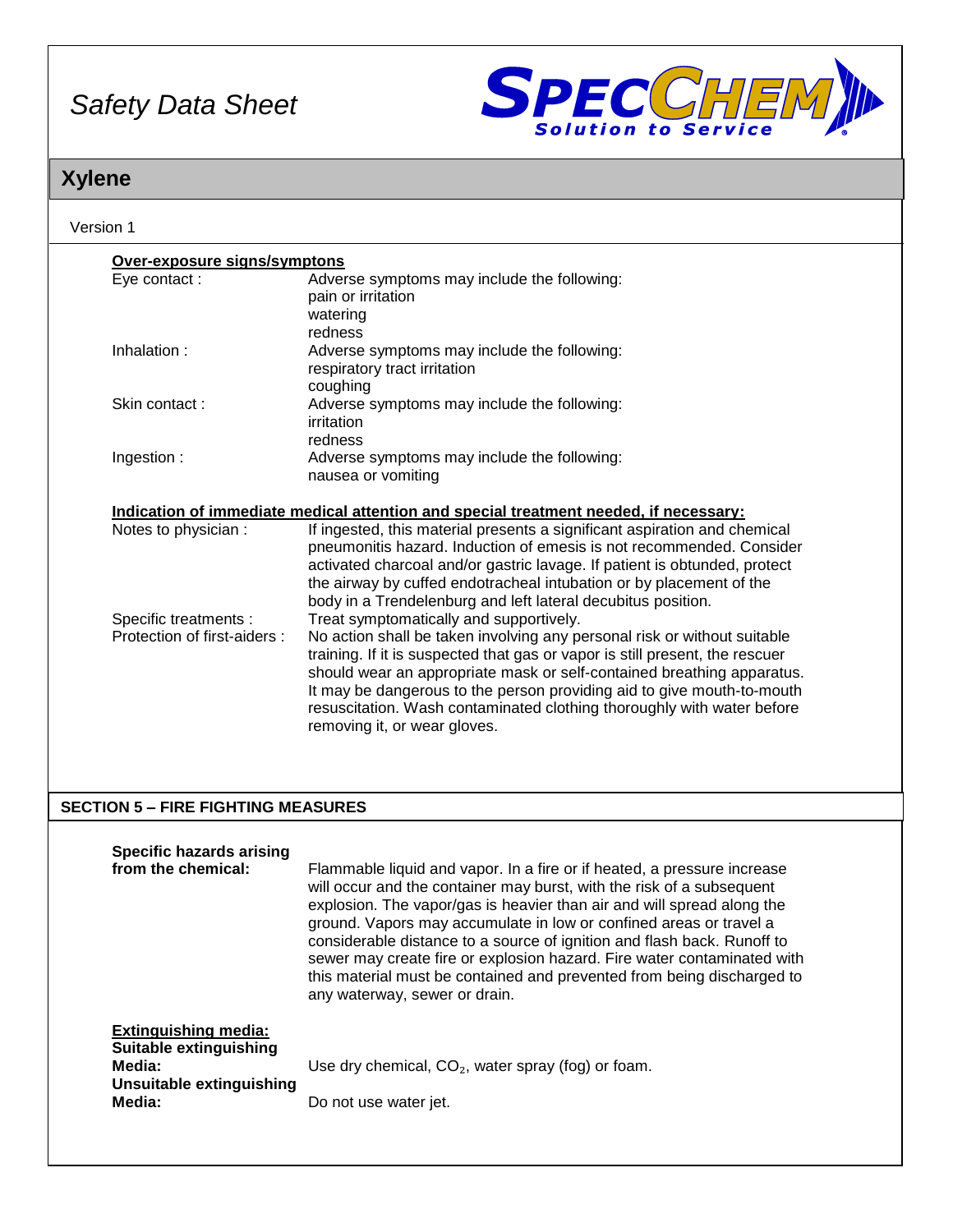

## **Xylene**

| Version 1                         |                                                                                                                                                                                                                                                     |  |
|-----------------------------------|-----------------------------------------------------------------------------------------------------------------------------------------------------------------------------------------------------------------------------------------------------|--|
| <b>Hazardous thermal</b>          |                                                                                                                                                                                                                                                     |  |
|                                   | decomposition products: Decomposition products may include the following materials:<br>carbon dioxide<br>carbon monoxide                                                                                                                            |  |
| <b>Special protective actions</b> |                                                                                                                                                                                                                                                     |  |
| for fire-fighters:                | Promptly isolate the scene by removing all persons from the vicinity of                                                                                                                                                                             |  |
|                                   | the incident if there is a fire. No action shall be taken involving any<br>personal risk or without suitable training. Move containers from fire area<br>if this can be done without risk. Use water spray to keep fire-exposed<br>containers cool. |  |
| <b>Special protective</b>         |                                                                                                                                                                                                                                                     |  |
|                                   | equipment for fire-fighters: Fire-fighters should wear appropriate protective equipment and self-<br>contained breathing apparatus (SCBA) with a full face-piece operated in<br>positive pressure mode.                                             |  |
|                                   | <b>SECTION 6 - ACCIDENTAL RELEASE MEASURES (STEPS FOR SPILLS)</b>                                                                                                                                                                                   |  |
|                                   |                                                                                                                                                                                                                                                     |  |
|                                   | Personal precautions, protective equipment and emergency procedures                                                                                                                                                                                 |  |
| For non-emergency                 |                                                                                                                                                                                                                                                     |  |
| Personnel:                        | No action shall be taken involving any personal risk or without suitable                                                                                                                                                                            |  |
|                                   | training. Evacuate surrounding areas. Keep unnecessary and                                                                                                                                                                                          |  |
|                                   | unprotected personnel from entering. Do not touch or walk through                                                                                                                                                                                   |  |
|                                   | spilled material. Shut off all ignition sources. No flares, smoking or                                                                                                                                                                              |  |
|                                   | flames in hazard area. Avoid breathing vapor or mist. Provide adequate                                                                                                                                                                              |  |
|                                   | ventilation. Wear appropriate respirator when ventilation is inadequate.                                                                                                                                                                            |  |
|                                   | Put on appropriate personal protective equipment.                                                                                                                                                                                                   |  |
| For emergency                     |                                                                                                                                                                                                                                                     |  |
| Responders:                       | If specialized clothing is required to deal with the spillage, take note of                                                                                                                                                                         |  |
|                                   | any information in Section 8 on suitable and unsuitable materials. See                                                                                                                                                                              |  |
|                                   | also the information in "For non-emergency personnel".                                                                                                                                                                                              |  |
| Environmental                     |                                                                                                                                                                                                                                                     |  |
| Precautions:                      | Avoid dispersal of spilled material and runoff and contact with soil,                                                                                                                                                                               |  |
|                                   | waterways, drains and sewers. Inform the relevant authorities if the                                                                                                                                                                                |  |
|                                   | product has caused environmental pollution (sewers, waterways, soil or                                                                                                                                                                              |  |
|                                   | air). Water polluting material. May be harmful to the environment if                                                                                                                                                                                |  |
|                                   | released in large quantities.                                                                                                                                                                                                                       |  |
|                                   | Methods and materials for containment and cleaning up                                                                                                                                                                                               |  |
| Small Spill:                      | Stop leak if without risk. Move containers from spill area. Use spark-proof                                                                                                                                                                         |  |
|                                   | tools and explosion-proof equipment. Dilute with water and mop up if                                                                                                                                                                                |  |
|                                   | water-soluble. Alternatively, or if water-insoluble, absorb with an inert dry                                                                                                                                                                       |  |

material and place in an appropriate waste disposal container. Dispose of via a licensed waste disposal contractor. Large Spill: Stop leak if without risk. Move containers from spill area. Use spark-proof tools and explosion-proof equipment. Approach release from upwind. Prevent entry into sewers, water courses, basements or confined areas. Wash spillages into an effluent treatment plant or proceed as follows. Contain and collect spillage with non-combustible, absorbent material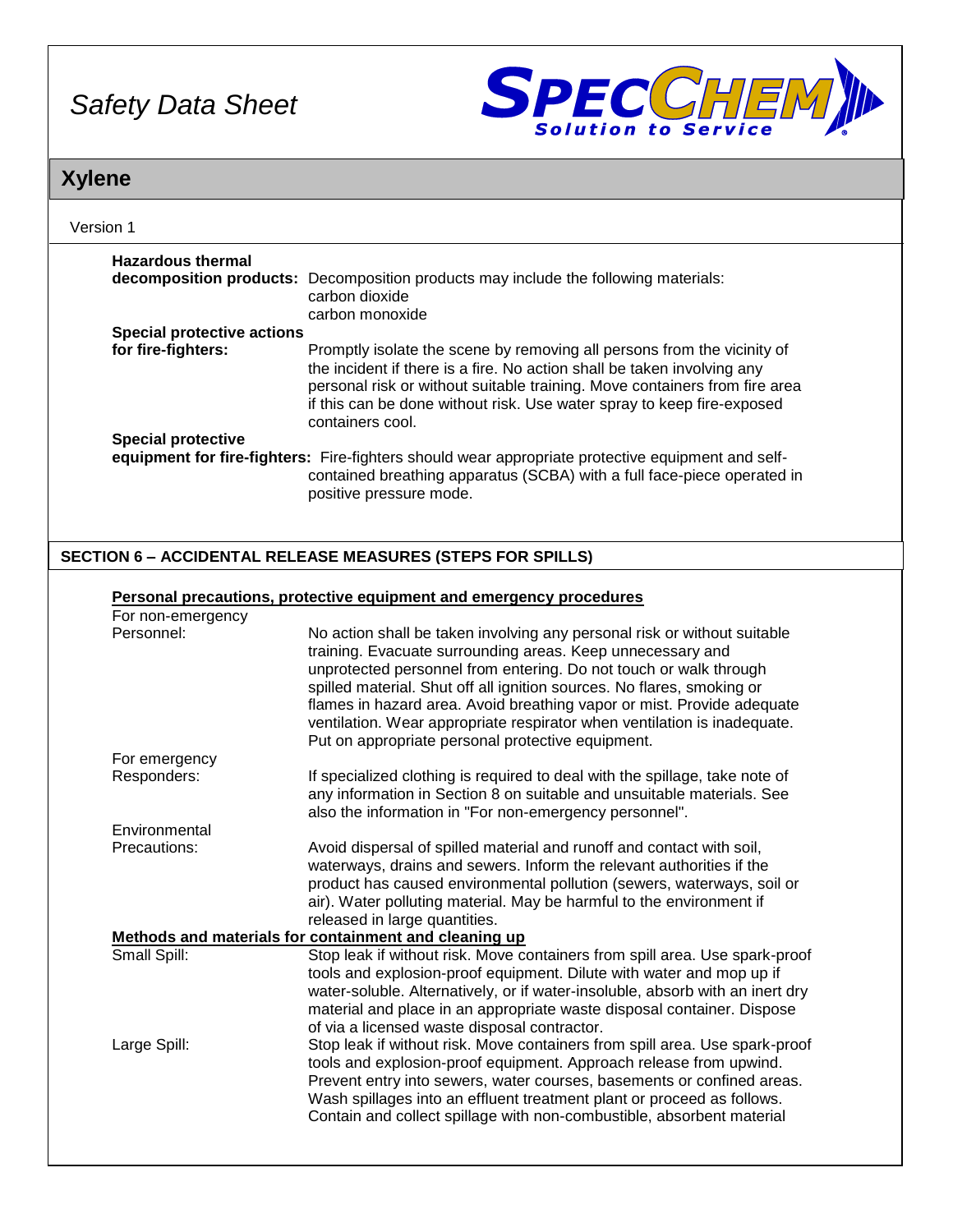

## **Xylene**

Version 1

e.g. sand, earth, vermiculite or diatomaceous earth and place in container for disposal according to local regulations (see Section 13). Dispose of via a licensed waste disposal contractor. Contaminated absorbent material may pose the same hazard as the spilled product. Note: see Section 1 for emergency contact information and Section 13 for waste disposal.

### **SECTION 7 - HANDLING AND STORAGE**

#### **Precautions for Safe Handling:**

| Protective measures:         | Put on appropriate personal protective equipment (see Section 8). Avoid<br>exposure - obtain special instructions before use. Do not handle until all<br>safety precautions have been read and understood. Do not get in eyes or<br>on skin or clothing. Do not breathe vapor or mist. Do not swallow. Avoid<br>release to the environment. Use only with adequate ventilation. Wear<br>appropriate respirator when ventilation is inadequate. Do not enter<br>storage areas and confined spaces unless adequately ventilated. Keep<br>in the original container or an approved alternative made from a<br>compatible material, kept tightly closed when not in use. Store and use<br>away from heat, sparks, open flame or any other ignition source. Use<br>explosion-proof electrical (ventilating, lighting and material handling)<br>equipment. Use only non-sparking tools. Take precautionary measures<br>against electrostatic discharges. Empty containers retain product residue<br>and can be hazardous. Do not reuse container. |
|------------------------------|---------------------------------------------------------------------------------------------------------------------------------------------------------------------------------------------------------------------------------------------------------------------------------------------------------------------------------------------------------------------------------------------------------------------------------------------------------------------------------------------------------------------------------------------------------------------------------------------------------------------------------------------------------------------------------------------------------------------------------------------------------------------------------------------------------------------------------------------------------------------------------------------------------------------------------------------------------------------------------------------------------------------------------------------|
| Advice on general            |                                                                                                                                                                                                                                                                                                                                                                                                                                                                                                                                                                                                                                                                                                                                                                                                                                                                                                                                                                                                                                             |
| occupational hygiene:        | Eating, drinking and smoking should be prohibited in areas where this<br>material is handled, stored and processed. Workers should wash hands<br>and face before eating, drinking and smoking. Remove contaminated<br>clothing and protective equipment before entering eating areas. See also<br>Section 8 for additional information on hygiene measures.                                                                                                                                                                                                                                                                                                                                                                                                                                                                                                                                                                                                                                                                                 |
| Conditions for safe storage, |                                                                                                                                                                                                                                                                                                                                                                                                                                                                                                                                                                                                                                                                                                                                                                                                                                                                                                                                                                                                                                             |
| including any                |                                                                                                                                                                                                                                                                                                                                                                                                                                                                                                                                                                                                                                                                                                                                                                                                                                                                                                                                                                                                                                             |
| incompatibilities:           | Store in accordance with local regulations. Store in a segregated and<br>approved area. Store in original container protected from direct sunlight<br>in a dry, cool and well-ventilated area, away from incompatible materials<br>(see Section 10) and food and drink. Store locked up. Eliminate all<br>ignition sources. Separate from oxidizing materials. Keep container<br>tightly closed and sealed until ready for use. Containers that have been<br>opened must be carefully resealed and kept upright to prevent leakage.<br>Do not store in unlabeled containers. Use appropriate containment to<br>avoid environmental contamination.<br>Bulk Storage Conditions: Maintain all storage tanks in accordance with<br>applicable regulations. Use necessary controls to monitor tank<br>inventories. Inspect all storage tanks on a periodic basis. Test tanks and<br>associated piping for tightness. Maintain the automatic leak detection<br>devices to assure proper working condition.                                        |
|                              |                                                                                                                                                                                                                                                                                                                                                                                                                                                                                                                                                                                                                                                                                                                                                                                                                                                                                                                                                                                                                                             |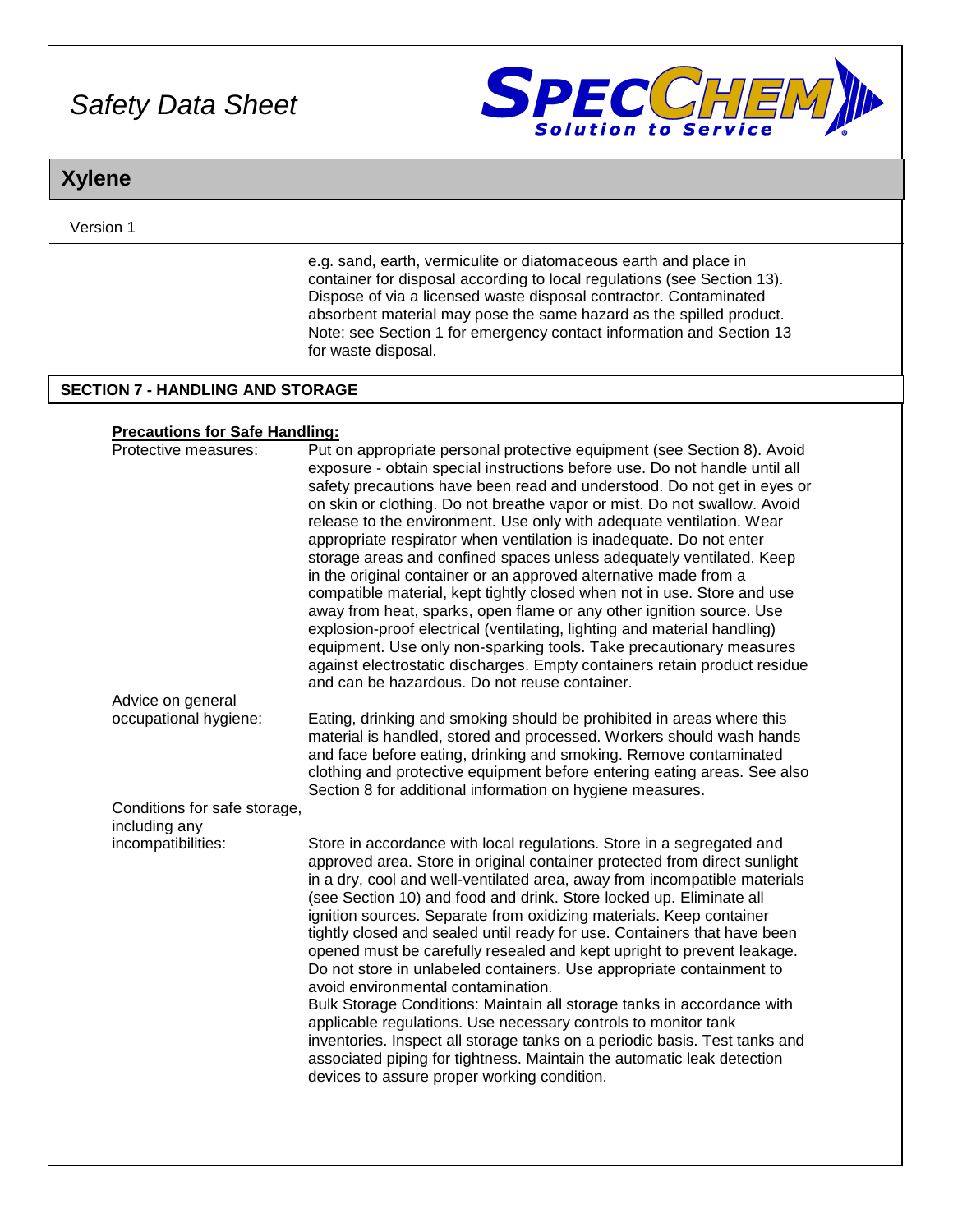

# **Xylene**

Version 1

### **SECTION 8 – EXPOSURE CONTROLS / PERSONAL PROTECTION**

#### **Control Parameters: Occupational exposure limits**

| <b>Ingredients</b>                                                                               | <b>Exposure Limits</b>                                                                                                                                                                                                                                                                                                                                                                                                                                                                                                                                                                                                                                                                                                                         |  |
|--------------------------------------------------------------------------------------------------|------------------------------------------------------------------------------------------------------------------------------------------------------------------------------------------------------------------------------------------------------------------------------------------------------------------------------------------------------------------------------------------------------------------------------------------------------------------------------------------------------------------------------------------------------------------------------------------------------------------------------------------------------------------------------------------------------------------------------------------------|--|
| Xylenes, mixed isomers                                                                           | ACGIH TLV (United States, 4/2014).<br>TWA: 100 ppm 8 hours.<br>TWA: 434 mg/m <sup>3</sup> 8 hours.<br>STEL: 150 ppm 15 minutes.<br>STEL: 651 mg/m <sup>3</sup> 15 minutes.<br>OSHA PEL (United States, 2/2013).<br>TWA: 100 ppm 8 hours.<br>TWA: 435 mg/m <sup>3</sup> 8 hours.                                                                                                                                                                                                                                                                                                                                                                                                                                                                |  |
| Ethylbenzene                                                                                     | <b>ACGIH TLV (United States, 4/2014).</b><br>TWA: 20 ppm 8 hours.<br>OSHA PEL (United States, 2/2013).<br>TWA: 100 ppm 8 hours.<br>TWA: 435 mg/m <sup>3</sup> 8 hours.                                                                                                                                                                                                                                                                                                                                                                                                                                                                                                                                                                         |  |
|                                                                                                  |                                                                                                                                                                                                                                                                                                                                                                                                                                                                                                                                                                                                                                                                                                                                                |  |
| Appropriate engineering<br><b>Controls:</b>                                                      | Use only with adequate ventilation. Use process enclosures,<br>local exhaust ventilation or other engineering controls to keep<br>worker exposure to airborne contaminants below any<br>recommended or statutory limits. The engineering controls also<br>need to keep gas, vapor or dust concentrations below any lower<br>explosive limits. Use explosion-proof ventilation equipment.                                                                                                                                                                                                                                                                                                                                                       |  |
| <b>Environmental Exposure</b>                                                                    |                                                                                                                                                                                                                                                                                                                                                                                                                                                                                                                                                                                                                                                                                                                                                |  |
| <b>Controls:</b>                                                                                 | Emissions from ventilation or work process equipment should be<br>checked to ensure they comply with the requirements of<br>environmental protection legislation. In some cases, vapor<br>controls, filters or engineering modifications to the process<br>equipment will be necessary to reduce emissions to acceptable<br>levels.                                                                                                                                                                                                                                                                                                                                                                                                            |  |
| <b>Individual protection measures</b><br><b>Hygiene measures:</b><br><b>Eye/face protection:</b> | Wash hands, forearms and face thoroughly after handling<br>chemical products, before eating, smoking and using the lavatory<br>and at the end of the working period. Appropriate techniques<br>should be used to remove potentially contaminated clothing.<br>Wash contaminated clothing before reusing. Ensure that<br>eyewash stations and safety showers are close to the<br>workstation location.<br>Safety glasses equipped with side shields are recommended as<br>minimum protection in industrial settings. If contact is possible,<br>the following protection should be worn, unless the assessment<br>indicates a higher degree of protection: Splash goggles. Safety<br>eyewear complying with an approved standard should be used |  |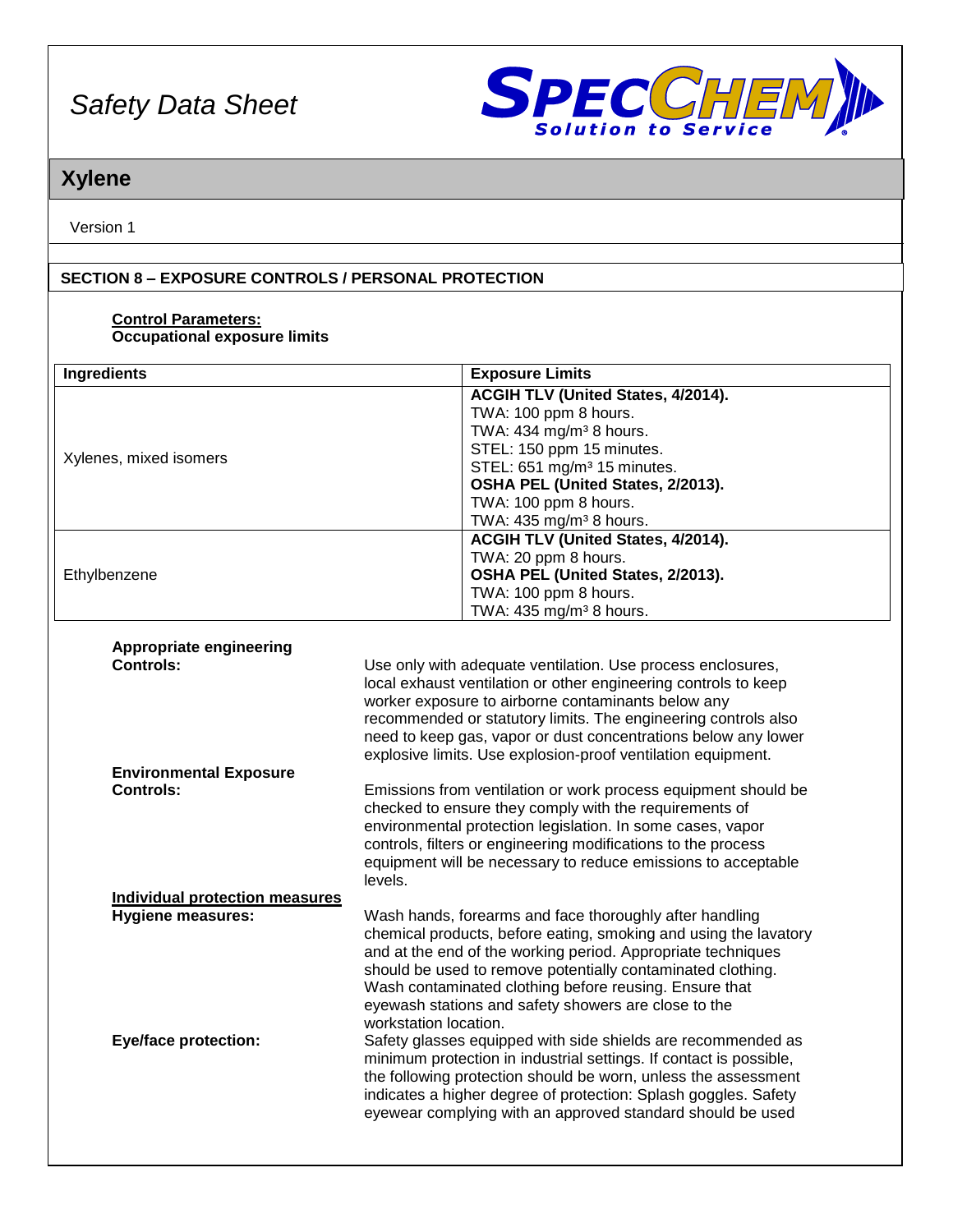

# **Xylene**

| Version 1                                                                                                                                                                                                                                                                                                                                                                                                                                                                                                                                                                                                                                                                                                                                                                                                                                                                                                                                                                                                                                                                                                            |                                                                                                                                                                                                                                                                                                                                                                                                                                                                             |  |
|----------------------------------------------------------------------------------------------------------------------------------------------------------------------------------------------------------------------------------------------------------------------------------------------------------------------------------------------------------------------------------------------------------------------------------------------------------------------------------------------------------------------------------------------------------------------------------------------------------------------------------------------------------------------------------------------------------------------------------------------------------------------------------------------------------------------------------------------------------------------------------------------------------------------------------------------------------------------------------------------------------------------------------------------------------------------------------------------------------------------|-----------------------------------------------------------------------------------------------------------------------------------------------------------------------------------------------------------------------------------------------------------------------------------------------------------------------------------------------------------------------------------------------------------------------------------------------------------------------------|--|
|                                                                                                                                                                                                                                                                                                                                                                                                                                                                                                                                                                                                                                                                                                                                                                                                                                                                                                                                                                                                                                                                                                                      | when a risk assessment indicates this is necessary to avoid<br>exposure to liquid splashes, mists, gases or dusts. chemical<br>splash goggles. If inhalation hazards exist, a full-face respirator<br>may be required instead.                                                                                                                                                                                                                                              |  |
| <b>Skin Protection</b>                                                                                                                                                                                                                                                                                                                                                                                                                                                                                                                                                                                                                                                                                                                                                                                                                                                                                                                                                                                                                                                                                               |                                                                                                                                                                                                                                                                                                                                                                                                                                                                             |  |
| Hand protection:                                                                                                                                                                                                                                                                                                                                                                                                                                                                                                                                                                                                                                                                                                                                                                                                                                                                                                                                                                                                                                                                                                     | Chemical-resistant gloves complying with an approved standard<br>should be worn at all times when handling chemical products if a<br>risk assessment indicates this is necessary. Considering the<br>parameters specified by the glove manufacturer, check during<br>use that the gloves are still retaining their protective properties. It<br>should be noted that the time to breakthrough for any glove<br>material may be different for different glove manufacturers. |  |
| <b>Body protection:</b>                                                                                                                                                                                                                                                                                                                                                                                                                                                                                                                                                                                                                                                                                                                                                                                                                                                                                                                                                                                                                                                                                              | Personal protective equipment for the body should be selected<br>based on the task being performed and the risks involved and<br>should be approved by a specialist before handling this product.                                                                                                                                                                                                                                                                           |  |
| Other skin protection:                                                                                                                                                                                                                                                                                                                                                                                                                                                                                                                                                                                                                                                                                                                                                                                                                                                                                                                                                                                                                                                                                               | Appropriate footwear and any additional skin protection<br>measures should be selected based on the task being performed<br>and the risks involved and should be approved by a specialist<br>before handling this product.                                                                                                                                                                                                                                                  |  |
| <b>Respiratory protection:</b>                                                                                                                                                                                                                                                                                                                                                                                                                                                                                                                                                                                                                                                                                                                                                                                                                                                                                                                                                                                                                                                                                       | Use a properly fitted, air-purifying or supplied-air respirator<br>complying with an approved standard if a risk assessment<br>indicates this is necessary. Respirator selection must be based<br>on known or anticipated exposure levels, the hazards of the<br>product and the safe working limits of the selected respirator.                                                                                                                                            |  |
|                                                                                                                                                                                                                                                                                                                                                                                                                                                                                                                                                                                                                                                                                                                                                                                                                                                                                                                                                                                                                                                                                                                      |                                                                                                                                                                                                                                                                                                                                                                                                                                                                             |  |
| <b>SECTION 9 - PHYSICAL AND CHEMICAL PROPERTIES</b><br>9.1 Information on Basic Physical and Chemical Properties:<br>Appearance (Physical State and Color): Clear liquid<br>Odor: Sweet, pungent aromatic hydrocarbon.<br>Odor Threshold: No data available<br>pH: No data available<br>Melting/Freezing Point: -48°C (-54.4°F)<br><b>Boiling Point: 138°C (280.4°F)</b><br>Flash Point: Closed cup: 27°C (80.6°F)<br><b>Evaporation Rate:</b> 0.8 (n-butyl acetate. $= 1$ )<br>Flammability (Solid; Gas): Not applicable<br>Upper/Lower Flammability or Explosion Limits: Lower: 1%, Upper: 7%<br>Vapor Pressure (mm Hg @ 20°C (68° F): 0.93 kPa (7 mm Hg) [room temperature]<br>Vapor Density: $3.7$ [Air = 1]<br><b>Relative Density: 0.87</b><br>Specific Gravity: Estimated 31 @ 60 F<br>Solubility in Water: Very slightly soluble in the following materials: cold water.<br>Weight per Gallon: No data available<br>Partition Coefficient (n-octanol/water): No data available<br>Auto-Ignition Temperature: 432°C (809.6°F)<br>Decomposition Temperature: No data available<br>Viscosity: No data available |                                                                                                                                                                                                                                                                                                                                                                                                                                                                             |  |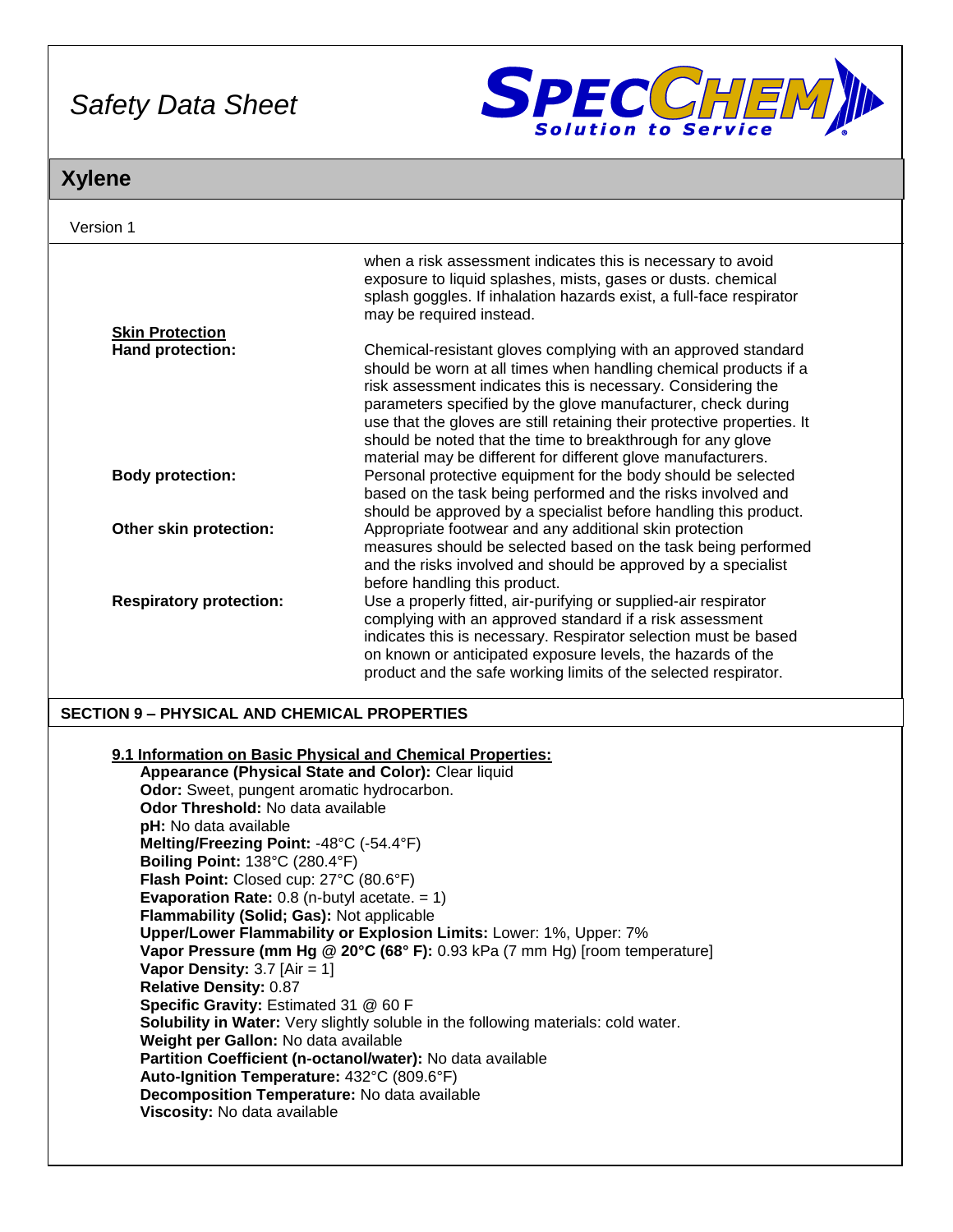

## **Xylene**

Version 1

### **9.2 Other Information:** No data available

### **SECTION 10 – STABILITY AND REACTIVITY**

| 10.1 Reactivity:                     | Not expected to be Explosive, Self-Reactive, Self-Heating, or                                  |
|--------------------------------------|------------------------------------------------------------------------------------------------|
|                                      | an Organic Peroxide under US GHS Definition(s).                                                |
| 10.2 Stability:                      | Stable under conditions of normal storage and use.                                             |
|                                      | 10.3 Possibility of Hazardous Reactions: Under normal conditions of storage and use, hazardous |
|                                      | reactions will not occur.                                                                      |
| <b>10.4 Conditions to Avoid:</b>     | Avoid all possible sources of ignition (spark or flame). Do not                                |
|                                      | pressurize, cut, weld, braze, solder, drill, grind or expose                                   |
|                                      | containers to heat or sources of ignition. Do not allow vapor to                               |
|                                      | accumulate in low or confined areas.                                                           |
| <b>10.5 Incompatible Substances:</b> | Reactive or incompatible with the following materials:                                         |
|                                      | oxidizing materials.                                                                           |
|                                      | 10.6 Hazardous Decomposition Products: Under normal conditions of storage and use, hazardous   |

decomposition products should not be produced.

### **SECTION 11 – TOXICOLOGY INFORMATION**

|                       | <b>Information on Toxicological Effects:</b> |
|-----------------------|----------------------------------------------|
| <b>Toxicity Data:</b> |                                              |

| I UAIUILY DALA.                |                      |                |             |                 |
|--------------------------------|----------------------|----------------|-------------|-----------------|
| <b>Product/ingredient name</b> | <b>Result</b>        | <b>Species</b> | <b>Dose</b> | <b>Exposure</b> |
| Xylenes, mixed isomers         | LC50 Inhalation Gas. | Cat            | 9500 ppm    | 2 hours         |
|                                | LC50 Inhalation Gas. | Rat            | 5000 ppm    | 4 hours         |
|                                | LC50 Inhalation Gas. | Rat            | 6700 ppm    | 4 hours         |
|                                | LC50 Inhalation Gas. | Rat            | 6670 ppm    | 4 hours         |
|                                | LD50 Oral            | Mouse          | 2119 mg/kg  |                 |
|                                | LD50 Oral            | Rat            | 4300 mg/kg  |                 |
|                                | LD50 Oral            | Rat            | 4300 mg/kg  |                 |
| Ethylbenzene                   | LD50 Dermal          | Rabbit         | >5000 mg/kg |                 |
|                                | LD50 Oral            | Rat            | 3500 mg/kg  |                 |

**Conclusion/Summary: Xylenes, mixed isomers:** Effects from Acute Exposure:

ORAL (LD50), Acute: 4,300 mg/kg [Rat]. INHALATION (LC50), Acute: 4,550 ppm for four hours [Rat]. DERMAL (LD50), Acute: 14,100 uL/kg [Rabbit]. Overexposure to xylene may cause upper respiratory tract irritation, headache, cyanosis, blood serum changes, CNS damage and narcosis. Effects may be increased by the use of alcoholic beverages. Evidence of liver and kidney impairment were reported inworkers recovering from a gross over-exposure. **Ethylbenzene**: Effects from Acute Exposure: ORAL (LD50), Acute: 3,500 mg/kg [Rat]. DERMAL (LD50), Acute: 17,800 uL/kg [Rabbit]. INTRAPERITONEAL (LD50), Acute: 2,624 mg/kg [Rat]. Effects from Prolonged or Repeated Exposure: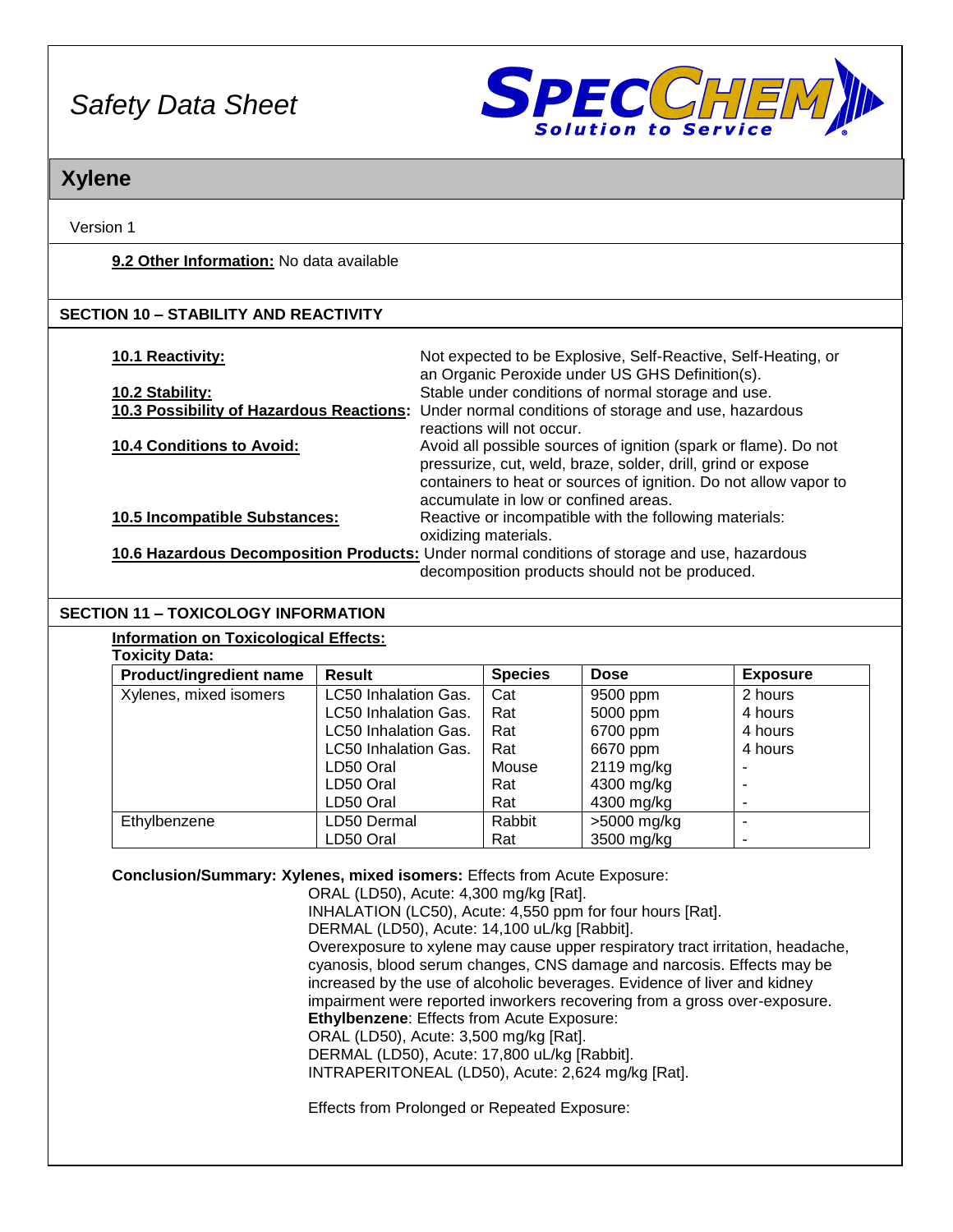

# **Xylene**

### Version 1

| <b>Irritation/Corrosion</b>                                                                                                                                                                                                            |                                                                                                                                                                                                                                                                                                                                                |                          |                                  |                          |                          | Findings from a 2-year inhalation study in rodents conducted by NTP were as<br>follows: Effects were observed only at the highest exposure level (750 ppm). At<br>this level the incidence of renal tumors was elevated in male rats (tubular<br>carcinomas) and female rats (tubular adenomas). Also, the incidence of tumors<br>was elevated in male mice (alveolar and bronchiolar carcinomas) and female<br>mice (hepatocellular carcinomas). IARC has classified ethyl benzene as<br>"possibly carcinogenic to humans" (Group 2B). Studies in laboratory animals<br>indicate some evidence of post-implantation deaths following high levels of<br>maternal exposure. The relevance of these findings to humans is not clear at<br>this time. Studies in laboratory animals indicate limited evidence of renal<br>malformations, resorptions, and developmental delays following high levels of<br>maternal exposure. The relevance of these findings to humans is not clear at<br>this time. Studies in laboratory animals indicate some evidence of adverse<br>effects on the liver, kidney, thyroid, and pituitary gland. |                |
|----------------------------------------------------------------------------------------------------------------------------------------------------------------------------------------------------------------------------------------|------------------------------------------------------------------------------------------------------------------------------------------------------------------------------------------------------------------------------------------------------------------------------------------------------------------------------------------------|--------------------------|----------------------------------|--------------------------|--------------------------|-----------------------------------------------------------------------------------------------------------------------------------------------------------------------------------------------------------------------------------------------------------------------------------------------------------------------------------------------------------------------------------------------------------------------------------------------------------------------------------------------------------------------------------------------------------------------------------------------------------------------------------------------------------------------------------------------------------------------------------------------------------------------------------------------------------------------------------------------------------------------------------------------------------------------------------------------------------------------------------------------------------------------------------------------------------------------------------------------------------------------------------|----------------|
| Product/ingredient name                                                                                                                                                                                                                | Result                                                                                                                                                                                                                                                                                                                                         |                          | Species                          |                          | Score                    | Exposure                                                                                                                                                                                                                                                                                                                                                                                                                                                                                                                                                                                                                                                                                                                                                                                                                                                                                                                                                                                                                                                                                                                          | Observation    |
|                                                                                                                                                                                                                                        | Skin - Mild irritant                                                                                                                                                                                                                                                                                                                           |                          | Rat                              |                          | $\overline{\phantom{a}}$ | 8 hours 60 microliters                                                                                                                                                                                                                                                                                                                                                                                                                                                                                                                                                                                                                                                                                                                                                                                                                                                                                                                                                                                                                                                                                                            | $\blacksquare$ |
| Xylenes, mixed isomers                                                                                                                                                                                                                 | Skin - Moderate irritant                                                                                                                                                                                                                                                                                                                       |                          | Rabbit                           |                          | $\blacksquare$           | 24 hours 500 milligrams                                                                                                                                                                                                                                                                                                                                                                                                                                                                                                                                                                                                                                                                                                                                                                                                                                                                                                                                                                                                                                                                                                           | $\blacksquare$ |
|                                                                                                                                                                                                                                        | Skin - Moderate irritant                                                                                                                                                                                                                                                                                                                       |                          | Rabbit                           |                          | $\overline{\phantom{a}}$ | 100 Percent                                                                                                                                                                                                                                                                                                                                                                                                                                                                                                                                                                                                                                                                                                                                                                                                                                                                                                                                                                                                                                                                                                                       | L.             |
| Ethylbenzene                                                                                                                                                                                                                           | Skin - Mild irritant                                                                                                                                                                                                                                                                                                                           |                          | Rabbit                           |                          | $\blacksquare$           | 24 hours 15 milligrams                                                                                                                                                                                                                                                                                                                                                                                                                                                                                                                                                                                                                                                                                                                                                                                                                                                                                                                                                                                                                                                                                                            | $\blacksquare$ |
| Respiratory:<br>Sensitization<br>Skin:<br>Respiratory:<br>Mutagenicity<br>Carcinogenicity                                                                                                                                              | Eyes:<br>Xylenes, mixed isomers: When splashed in the eyes, xylene may cause burning pain,<br>conjuctivitis, corneal vacuolation, and keratitis.<br>No additional information.<br>No additional information.<br>No additional information.<br>Conclusion/Summary: No additional information.<br>Conclusion/Summary: No additional information. |                          |                                  |                          |                          |                                                                                                                                                                                                                                                                                                                                                                                                                                                                                                                                                                                                                                                                                                                                                                                                                                                                                                                                                                                                                                                                                                                                   |                |
| Classification<br>Product/ingredient name                                                                                                                                                                                              |                                                                                                                                                                                                                                                                                                                                                | <b>OSHA</b>              | <b>IARC</b>                      | <b>NTP</b>               |                          |                                                                                                                                                                                                                                                                                                                                                                                                                                                                                                                                                                                                                                                                                                                                                                                                                                                                                                                                                                                                                                                                                                                                   |                |
| Xylenes, mixed isomers                                                                                                                                                                                                                 |                                                                                                                                                                                                                                                                                                                                                | $\overline{\phantom{a}}$ | 3                                | $\overline{\phantom{a}}$ |                          |                                                                                                                                                                                                                                                                                                                                                                                                                                                                                                                                                                                                                                                                                                                                                                                                                                                                                                                                                                                                                                                                                                                                   |                |
| Ethylbenzene                                                                                                                                                                                                                           |                                                                                                                                                                                                                                                                                                                                                | $\overline{\phantom{a}}$ | 2B                               | $\overline{\phantom{a}}$ |                          |                                                                                                                                                                                                                                                                                                                                                                                                                                                                                                                                                                                                                                                                                                                                                                                                                                                                                                                                                                                                                                                                                                                                   |                |
| Reproductive toxicity<br>Conclusion/Summary: No additional information<br><b>Teratogenicity</b><br>Conclusion/Summary: No additional information<br>Specific target organ toxicity (single exposure)<br>Name<br>Ethylbenzene<br>Cumene |                                                                                                                                                                                                                                                                                                                                                | Category<br>3<br>3       | Not applicable<br>Not applicable | Route of Exposure        | <b>Target Organ</b>      | Respiratory tract irritation<br>Respiratory tract irritation                                                                                                                                                                                                                                                                                                                                                                                                                                                                                                                                                                                                                                                                                                                                                                                                                                                                                                                                                                                                                                                                      |                |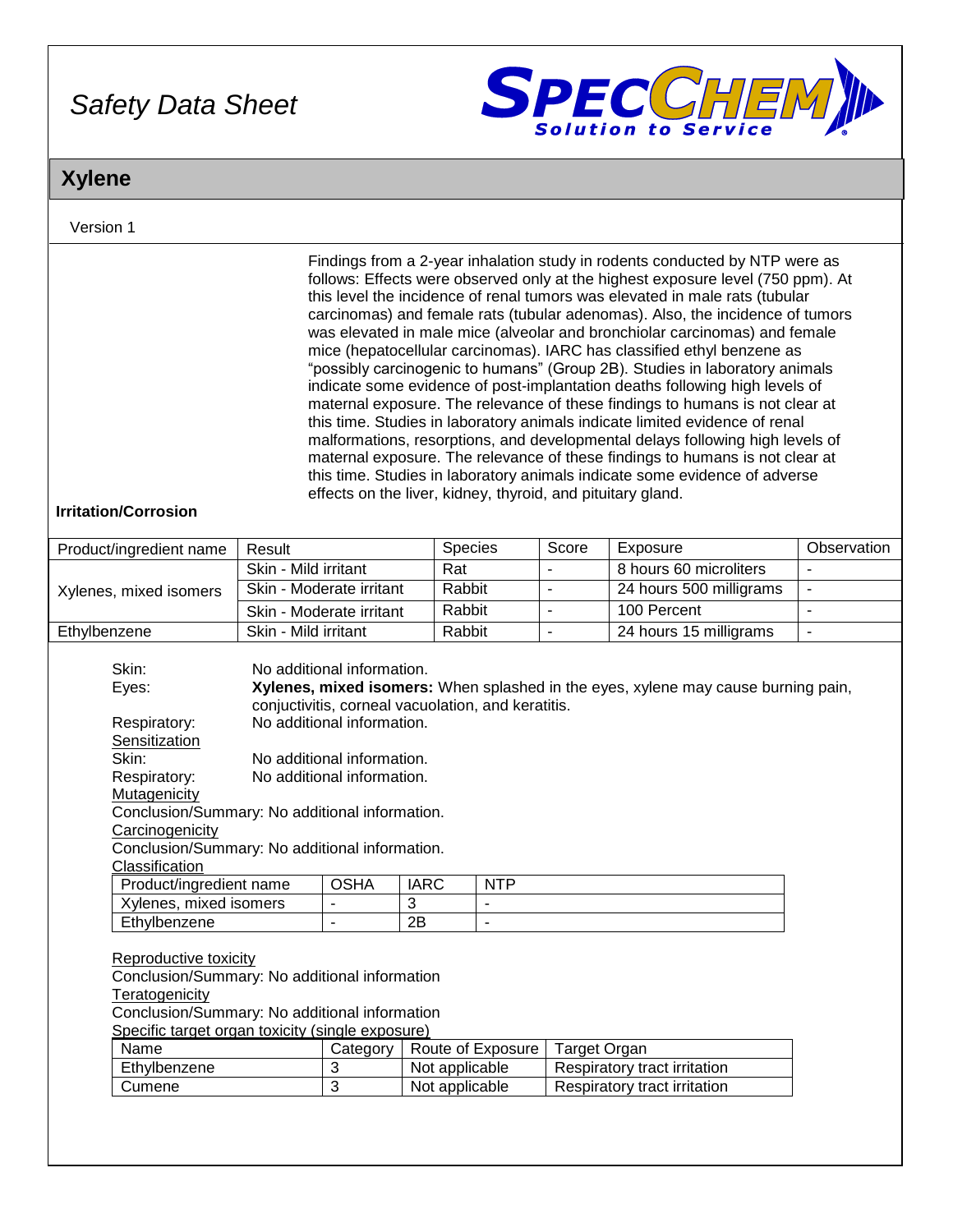

# **Xylene**

| Version 1                                                                    |                                                                                                        |            |                   |                                                                                |  |
|------------------------------------------------------------------------------|--------------------------------------------------------------------------------------------------------|------------|-------------------|--------------------------------------------------------------------------------|--|
| Specific target organ toxicity (repeated exposure)                           |                                                                                                        |            |                   |                                                                                |  |
| Name                                                                         | Category                                                                                               |            | Route of Exposure | <b>Target Organ</b>                                                            |  |
| Ethylbenzene                                                                 | $\overline{2}$                                                                                         | Inhalation |                   | ears                                                                           |  |
|                                                                              |                                                                                                        |            |                   |                                                                                |  |
| Aspiration hazard                                                            |                                                                                                        |            |                   |                                                                                |  |
| Name                                                                         |                                                                                                        |            | Result            |                                                                                |  |
| Ethylbenzene                                                                 |                                                                                                        |            |                   | <b>ASPIRATION HAZARD - Category 1</b>                                          |  |
| Information on the likely                                                    |                                                                                                        |            |                   |                                                                                |  |
| Routes of exposure:                                                          | Routes of entry anticipated: Dermal, Inhalation.                                                       |            |                   |                                                                                |  |
| Potential acute health effects                                               |                                                                                                        |            |                   |                                                                                |  |
| Eye Contact:                                                                 | Causes serious eye irritation                                                                          |            |                   |                                                                                |  |
| Inhalation:                                                                  |                                                                                                        |            |                   | Harmful if inhaled. May cause respiratory irritation.                          |  |
| <b>Skin Contact:</b>                                                         |                                                                                                        |            |                   | Harmful in contact with skin. Causes skin irritation.                          |  |
| Ingestion:                                                                   |                                                                                                        |            |                   | May be fatal if swallowed and enters airways. Irritating to mouth, throat, and |  |
|                                                                              | stomach                                                                                                |            |                   |                                                                                |  |
| Symptoms related to the physical, chemical and toxicological characteristics |                                                                                                        |            |                   |                                                                                |  |
| Eye Contact:                                                                 | Adverse symptoms may include the following:                                                            |            |                   |                                                                                |  |
|                                                                              | pain or irritation                                                                                     |            |                   |                                                                                |  |
|                                                                              | watering                                                                                               |            |                   |                                                                                |  |
|                                                                              | redness                                                                                                |            |                   |                                                                                |  |
| Inhalation:                                                                  | Adverse symptoms may include the following:                                                            |            |                   |                                                                                |  |
|                                                                              | respiratory tract irritation                                                                           |            |                   |                                                                                |  |
|                                                                              | coughing                                                                                               |            |                   |                                                                                |  |
| <b>Skin Contact:</b>                                                         | Adverse symptoms may include the following:                                                            |            |                   |                                                                                |  |
|                                                                              | irritation                                                                                             |            |                   |                                                                                |  |
|                                                                              | redness                                                                                                |            |                   |                                                                                |  |
| Ingestion:                                                                   | Adverse symptoms may include the following:                                                            |            |                   |                                                                                |  |
|                                                                              | nausea or vomiting                                                                                     |            |                   |                                                                                |  |
| Potential chronic health effects                                             |                                                                                                        |            |                   |                                                                                |  |
| General:                                                                     |                                                                                                        |            |                   | May cause damage to organs through prolonged or repeated exposure if           |  |
|                                                                              | inhaled.                                                                                               |            |                   |                                                                                |  |
| Carcinogenicity:                                                             |                                                                                                        |            |                   | Suspected of causing cancer if inhaled. Risk of cancer depends on duration     |  |
|                                                                              | and level of exposure.                                                                                 |            |                   |                                                                                |  |
|                                                                              |                                                                                                        |            |                   |                                                                                |  |
| Mutagenicity:                                                                | No known significant effects or critical hazards.                                                      |            |                   |                                                                                |  |
| Teratogenicity:                                                              | No known significant effects or critical hazards.                                                      |            |                   |                                                                                |  |
| Developmental effects:<br>Fertility effects:                                 | No known significant effects or critical hazards.<br>No known significant effects or critical hazards. |            |                   |                                                                                |  |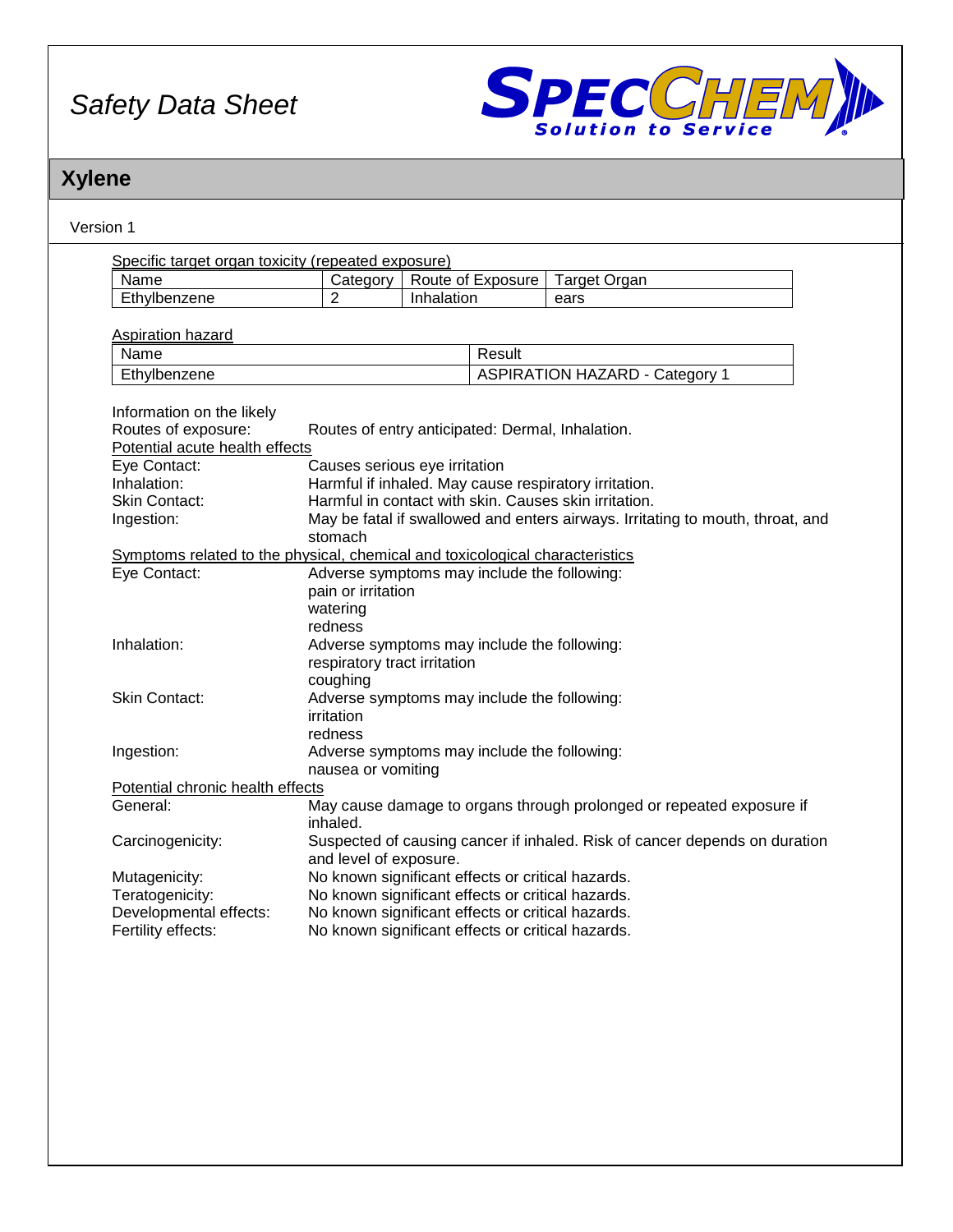

## **Xylene**

Version 1

### **SECTION 12 – ECOLOGICAL INFORMATION**

| <b>Toxicity:</b>        |                                    |                                                                              |                 |
|-------------------------|------------------------------------|------------------------------------------------------------------------------|-----------------|
| Product/ingredient name | Result                             | <b>Species</b>                                                               | <b>Exposure</b> |
| Xylenes, mixed isomers  | Acute EC50 90 mg/l Fresh water     | Crustaceans - Cypris subglobosa                                              | 48 hours        |
|                         | Acute LC50 8.5 ppm Marine water    | Crustaceans - Palaemonetes<br>pugio – Adult                                  | 48 hours        |
|                         | Acute LC50 8500 µg/l Marine water  | Crustaceans - Palaemonetes<br>Pugio                                          | 48 hours        |
|                         | Acute LC50 15700 µg/l Fresh water  | Fish - Lepomis macrochirus -<br>Juvenile (Fledgling, Hatchling,<br>Weanling) | 96 hours        |
|                         | Acute LC50 19000 µg/l Fresh water  | Fish - Lepomis macrochirus                                                   | 96 hours        |
|                         | Acute LC50 13400 µg/l Fresh water  | Fish - Pimephales promelas                                                   | 96 hours        |
|                         | Acute LC50 16940 µg/l Fresh water  | Fish - Carassius auratus                                                     | 96 hours        |
| Ethylbenzene            | Acute EC50 4600 µg/l Fresh water   | Algae - Pseudokirchneriella<br>Subcapitata                                   | 72 hours        |
|                         | Acute EC50 3600 µg/l Fresh water   | Algae - Pseudokirchneriella<br>Subcapitata                                   | 96 hours        |
|                         | Acute EC50 2930 µg/l Fresh water   | Daphnia - Daphnia magna -<br><b>Neonate</b>                                  | 48 hours        |
|                         | Acute LC50 5200 µg/l Marine water  | Crustaceans - Americamysis<br>Bahia                                          | 48 hours        |
|                         | Acute LC50 4200 µg/l Fresh water   | Fish - Oncorhynchus mykiss                                                   | 96 hours        |
|                         | Chronic NOEC 1000 µg/l Fresh water | Algae - Pseudokirchneriella<br>subcapitata                                   | 96 hours        |

Conclusion/Summary: Not available

Persistence and Degradability

**Conclusion/Summary:** Not available

Bioaccumulative potential

| Product/Ingredient     | ∟oqPow | <b>BCF</b>  | Potential |
|------------------------|--------|-------------|-----------|
| Xylenes, mixed isomers | 3.12   | 8.1 to 25.9 | ∟ow       |
| l Ethvlbenzene         | 3.6    |             | ∟OW       |

Mobility in soil

Soil/water partition coefficient (Koc): Not available

Other adverse effects: No known significant effects or critical hazards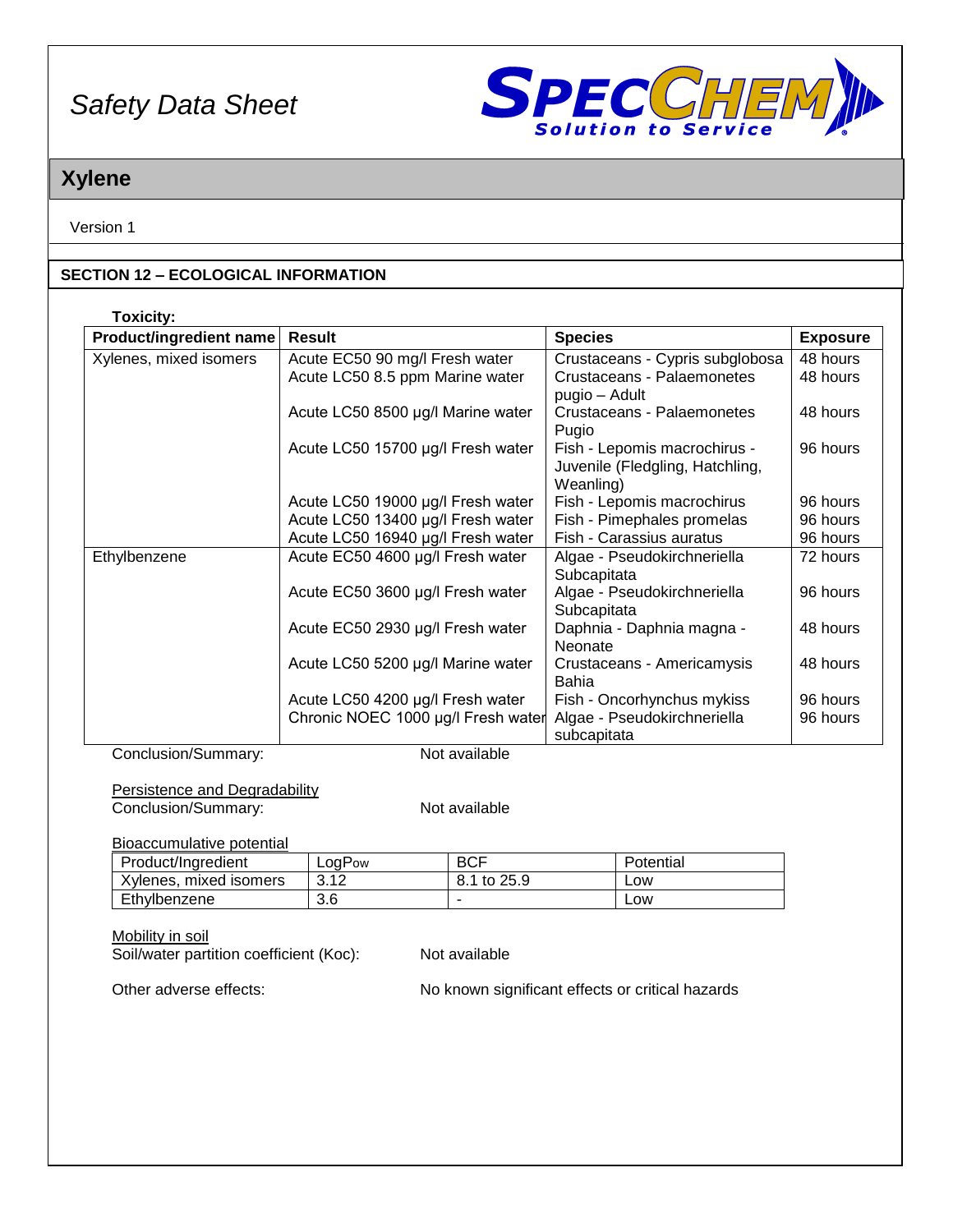

## **Xylene**

Version 1

### **SECTION 13 – DISPOSAL CONSIDERATIONS**

**13.1 Waste Treatment Methods:** Waste disposal must be in accordance with appropriate U.S. Federal, State, and local regulations, those of Australia, EU Member States and Japan.

## **13.2 EU Waste Code:** Not determined

### **SECTION 14 - TRANSPORTATION INFORMATION**

#### **14.1 U.S. Department of Transportation (DOT) Shipping Regulations:**

|                                              | This product is classified (per 49 CFR 172.101) by the U.S. Department of Transportation, as follows. |
|----------------------------------------------|-------------------------------------------------------------------------------------------------------|
| <b>UN Identification Number:</b>             | <b>UN1307</b>                                                                                         |
| <b>Proper Shipping Name:</b>                 | RQ, Xylenes, 3, UN 1307, PG II                                                                        |
| <b>Hazard Class Number and Description:</b>  | Class 3 - Flammable Liquid                                                                            |
| <b>Packing Group:</b>                        | Ш                                                                                                     |
| <b>DOT Label(s) Required:</b>                | Flammable Liquid                                                                                      |
| <b>North American Emergency</b>              |                                                                                                       |
| <b>Response Guidebook Number:</b>            | 128                                                                                                   |
| <b>14.2 Environmental Hazards:</b>           |                                                                                                       |
| <b>Marine Pollutant:</b>                     | The components of this product are not designated by                                                  |
|                                              | the Department of Transportation to be Marine                                                         |
|                                              | Pollutants (49 CFR 172.101, Appendix B).                                                              |
| 14.3 Special Precaution for User:            | None                                                                                                  |
| 14.4 International Air Transport Association |                                                                                                       |
| <b>Shipping Information (IATA):</b>          | This product is considered as dangerous goods.                                                        |
| 14.5 International Maritime Organization     |                                                                                                       |
| <b>Shipping Information (IMO):</b>           |                                                                                                       |
| <b>UN Identification Number:</b>             | <b>UN1307</b>                                                                                         |
| <b>Proper Shipping Name:</b>                 | Flammable Liquid                                                                                      |
| <b>Hazard Class Number and Description:</b>  | Class 3 - Flammable Liquids                                                                           |
| <b>Packing Group:</b>                        | Ш                                                                                                     |
| <b>EMS-No:</b>                               | N/A                                                                                                   |
|                                              |                                                                                                       |

### **SECTION 15 – REGULATORY INFORMATION**

#### **United States Regulations:**

**United States inventory (TSCA 8b):** All components are listed or exempted. **Clean Water Act (CWA) 307:** Ethylbenzene; Toluene; Benzene **Clean Water Act (CWA) 311:** Xylene This material is classified as an oil under Section 311 of the Clean Water Act (CWA) and the Oil Pollution Act of 1990 (OPA). Discharges or spills which produce a visible sheen on waters of the United States, their adjoining shorelines, or into conduits leading to surface waters must be reported to the EPA's National Response Center at (800) 424-8802.

### **SARA 302/304**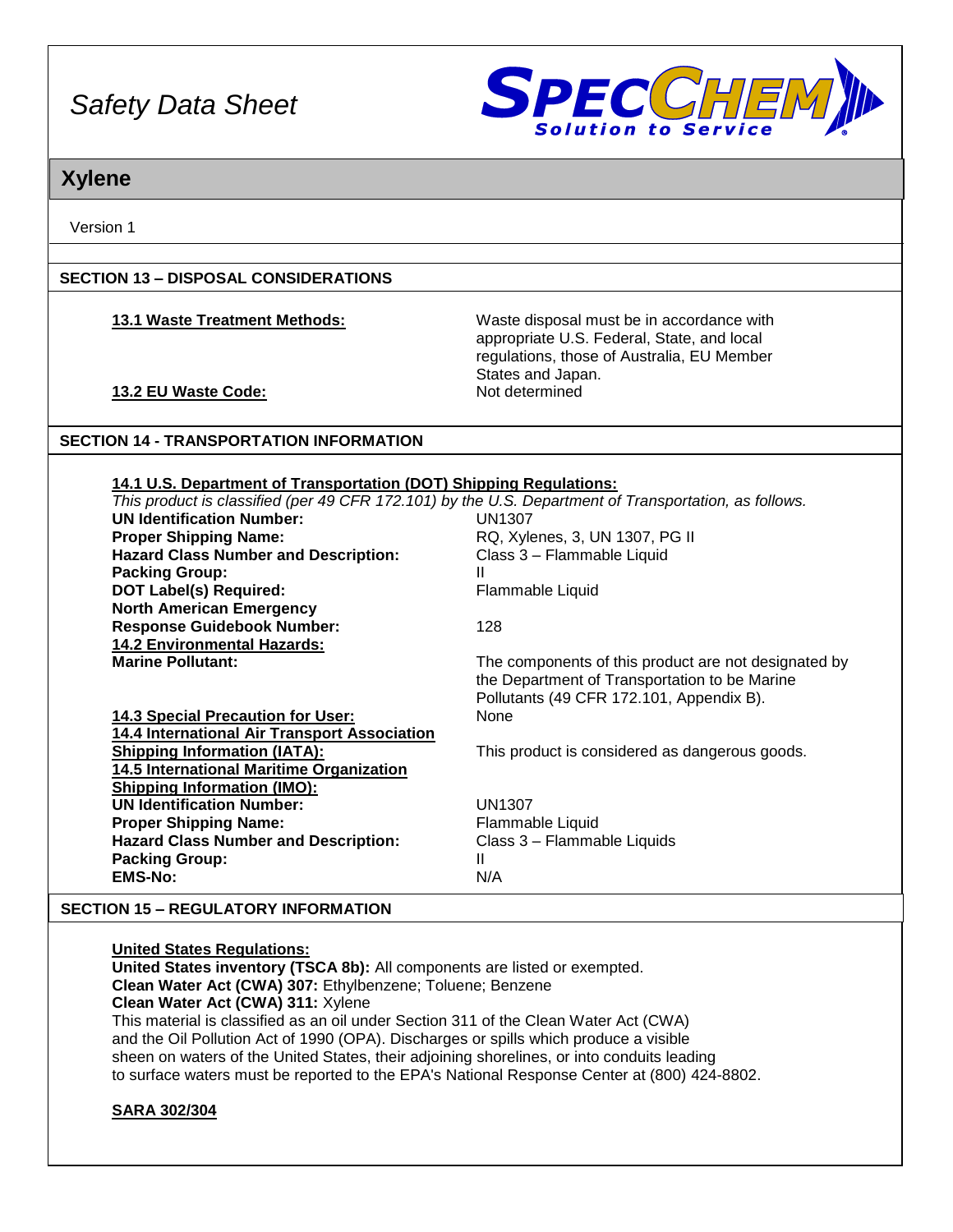

## **Xylene**

Version 1

# **Composition/information on ingredients**

SARA 304 RQ: Not applicable

#### **SARA 311/312:**

| Classification: | Fire Hazard                     |
|-----------------|---------------------------------|
|                 | Immediate (acute) health hazard |
|                 | Delayed (chronic) health hazard |

#### **Composition/information on ingredients:**

| Name                   | Fire Hazard | Sudden release | Reactive | Immediate (acute) | Delayed (chronic) |
|------------------------|-------------|----------------|----------|-------------------|-------------------|
|                        |             | of pressure    |          | health hazard     | health hazard     |
| Xylenes, mixed isomers | Yes         | No             | No       | Yes               | Yes               |
| Ethvlbenzene           | Yes         | No             | No       | Yes               | Yes               |
| Cumene                 | Yes         | No             | No       | Yes               | Yes               |

### **SARA 313**

|                                                                                                                                 | <b>Product Name</b>    | <b>CAS Number</b> | %    |  |
|---------------------------------------------------------------------------------------------------------------------------------|------------------------|-------------------|------|--|
| Form R – Reporting requirements                                                                                                 | Xylenes, mixed isomers | 1330-20-7         | $90$ |  |
|                                                                                                                                 | Ethylbenzene           | $100 - 41 - 4$    | $30$ |  |
| Supplier notification                                                                                                           | Xylenes, mixed isomers | 1330-20-7         | $90$ |  |
|                                                                                                                                 | Ethylbenzene           | $100 - 41 - 4$    | $30$ |  |
| CADA 242 notifications must not be detected from the CDC and any conving and redistribution of the CDC aboll include convingent |                        |                   |      |  |

SARA 313 notifications must not be detached from the SDS and any copying and redistribution of the SDS shall include copying and redistribution of the notice attached to copies of the SDS subsequently redistributed.

State Regulations

Massachusetts: The following components are listed: XYLENE New York: The following components are listed: XYLENE (mixed) New Jersey: The following components are listed: XYLENES; BENZENE, DIMETHYL<br>Pennsylvania: The following components are listed: BENZENE, DIMETHYL The following components are listed: BENZENE, DIMETHYL

California Prop. 65

**WARNING:** This product contains a chemical known to the State of California to cause cancer. **WARNING:** This product contains less than 1% of a chemical known to the State of California to cause birth defects or other reproductive harm.

| Ingredient Name | %        | Cancer | Reproductive | No significant risk level                          | Maximum acceptable<br>dosage level              |
|-----------------|----------|--------|--------------|----------------------------------------------------|-------------------------------------------------|
| Ethylbenzene    | $30$     | Yes    | No           | 41 µg/day (ingestion)<br>54 µg/day<br>(inhalation) | No                                              |
| Cumene          | ا>       | Yes    | No           | No.                                                | No.                                             |
| Toluene         | < 0.1    | No.    | Yes          | No                                                 | 7000 µg/day (ingestion)                         |
| Benzene         | < 0.1    | Yes    | Yes          | 6.4 µg/day (ingestion)<br>13 µg/day (inhalation)   | 24 µg/day (ingestion)<br>49 µg/day (inhalation) |
| Naphthalene     | < 0.0001 | Yes    | <b>No</b>    | Yes                                                | No                                              |